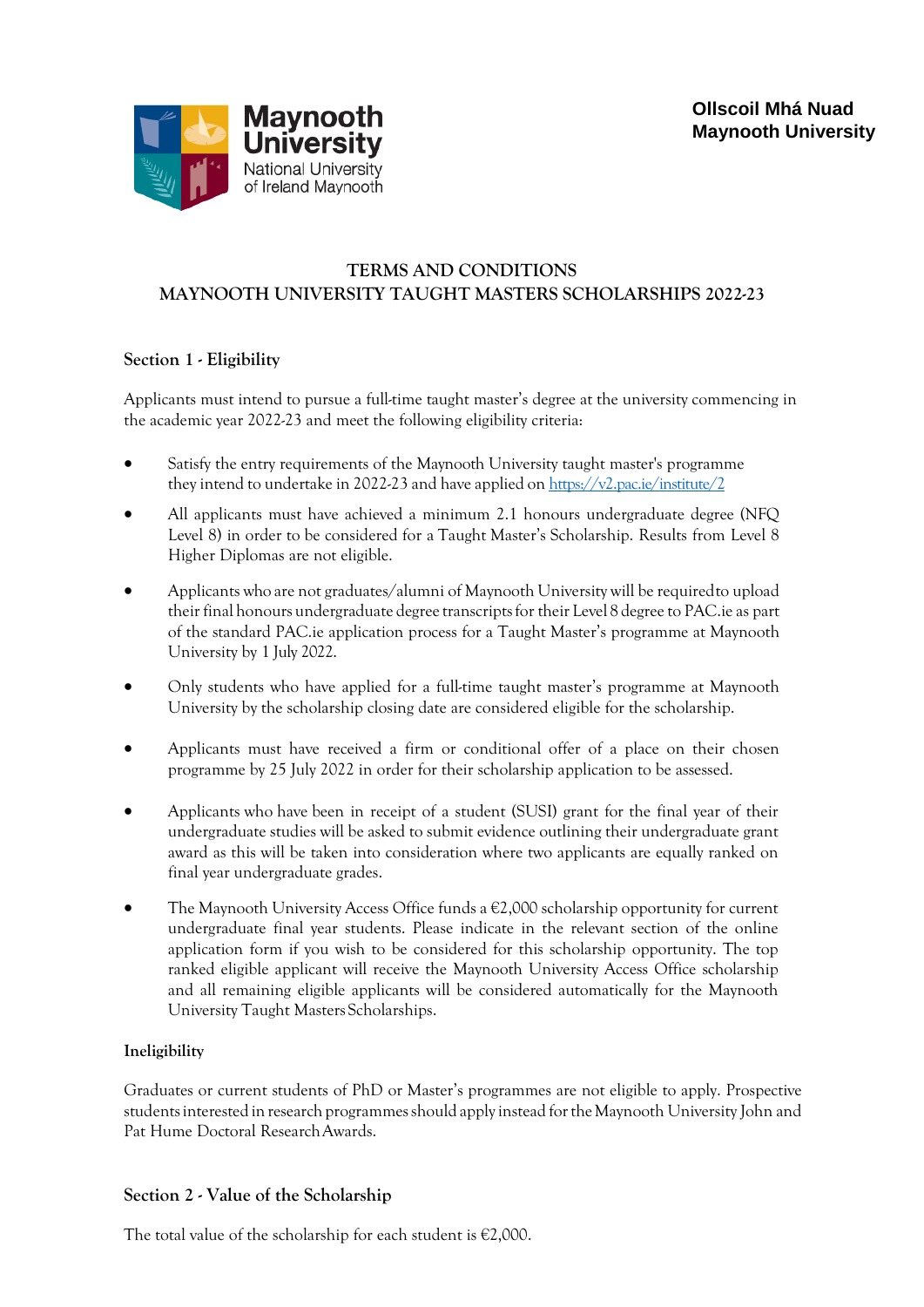## **Section 3 - Allocation of Scholarship**

The scholarship may be awarded for study on a full-time Taught Master's programme at any of the Maynooth University academic departments orresearch institutes, and a specific number of awards are available in each of these. Where there are insufficient eligible applicants within a particular Department, the Graduate Studies Office will reallocate the scholarships among remaining applicants within the Faculty. These remaining applicants will be ranked by highest undergraduate finalgrades.

#### **Section 4 - Assessment**

The Taught Master's Scholarships will be awarded to the most highly qualified applicants, separately ranked in each department or institute, based upon the highest overall results in final year examinations.

Applicants must demonstrate that they have achieved an overall minimum 2.1 final result in their undergraduate honours degree. The results of examinations taken after 1 July 2022 will not be considered.

The Graduate Studies Office will check the eligibility of the applicants and rank them for each department or institute according to the academic achievement of the applicant.

### **Section 5 - Application Process**

Apply online in conjunction with your application for your chosen postgraduate programme: <https://v2.pac.ie/institute/2>

All applicants to full-time taught master's programmes through Maynooth University's PAC platform will automatically be offered the opportunity to apply for a taught master's scholarship during the application process.

You may be asked to provide supplementary information or documentation with respect to SUSI grants or other financial supports received during undergraduate study, where this is relevant to your scholarship application. Any supplementary documentation must be submitted by 7 July 2022. Failure to submit any documentation requested will result in the application being excluded from assessment.

For further information or assistance, please contact the Graduate Studies Office: tmscholarships@mu.ie .

#### **Section 6 - Submitting an application**

All applications must be submitted prior to the closing date. All required fields must be completed. Non-MU applicants must upload their final degree transcript via the online application system. To access transcripts, applicants must contact the student records office of their university or awarding body to request a copy of their transcripts.

After the closing date of the 30 June 2022, all applicants will be considered for a scholarship based on the academic transcripts provided. The highest ranked eligible scholarship applicants will be contacted in early August 2022 with an offer of a €2,000 scholarship.